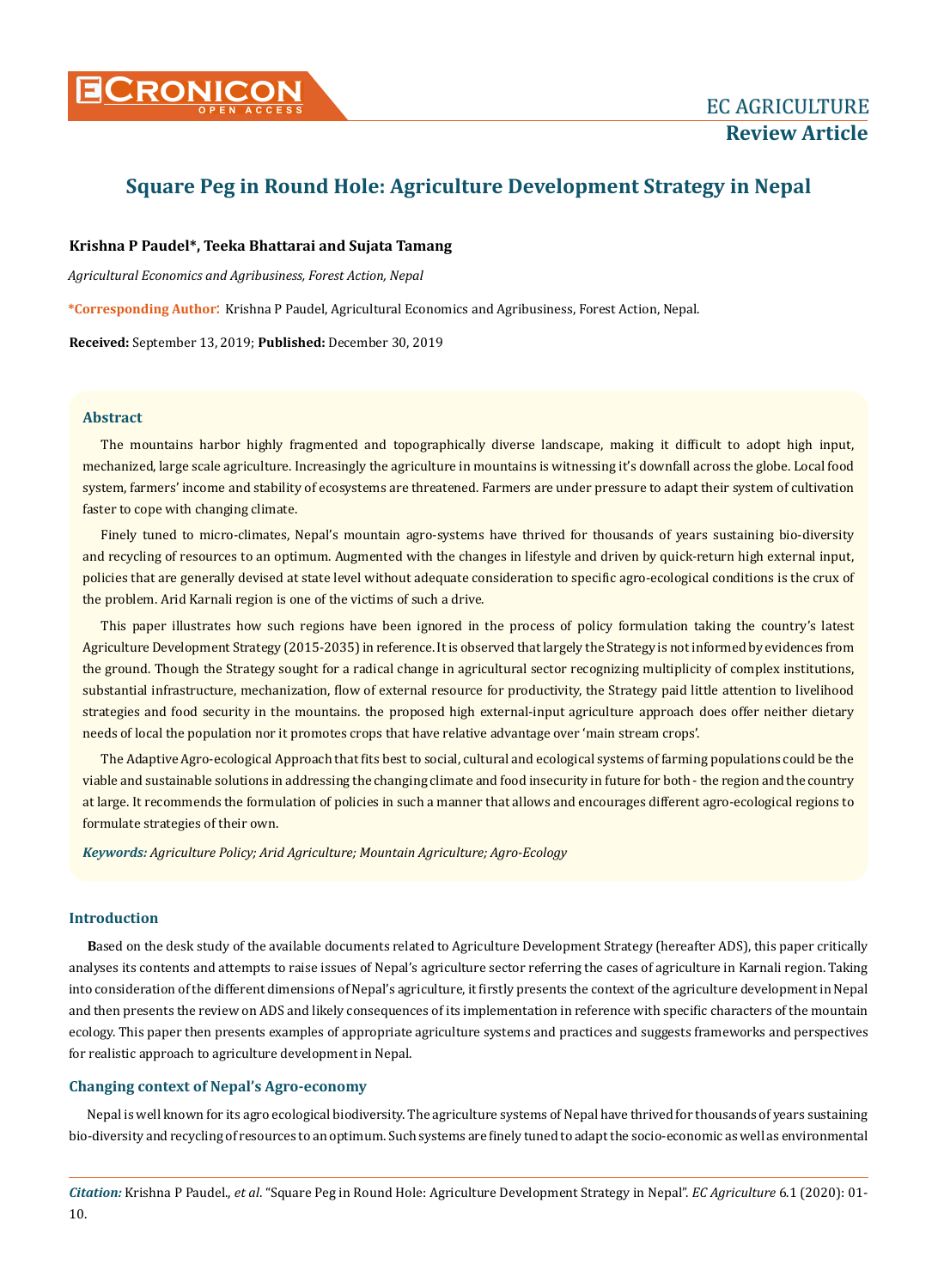micro-climates following the principles of social acceptability, economic viability and environmental sustainability. However, these systems have been co-opted with the influence of mainstream high input industrial agriculture which is not appropriate in Nepali context.

In Nepal, farmers are increasingly encouraging their younger family members to leave their villages in search for livelihoods other than from agriculture as it is no longer possible to earn a living. And those remained in the villages also do not have commitment on farming, they are taking it as there is no choice to leave it therefore they cannot leave it easily. Indeed, the large-scale exodus from villages is evidence that farming is no longer an attractive profession. Today farming is symbolized with hard work that yields low returns. Because of the lack of employment opportunities in the country, at the same time massive opportunities aroused in the middle east and other countries, the youth scrambles to go for wage work, they do so it with high expectations. Statistics shows that a large majority of men and a number of women between the ages 15-45 have left their homes in the village for the city and foreign lands in search of employment. According to the Department of Foreign Employment in 2015 every day between 1,200 and 1,500 youths went abroad for work totaling 4 million excluding youths who have gone abroad illegally and working in India [1].

Another, important fallout of this labour migration is that Nepali agricultural labour is being increasingly feminized. Burden of both farming and household reproductive roles including child care, are now has fallen on the shoulders of women [2]. These days in many villages across the country, it is primarily the elderly, disabled and other marginalised people lacking resources to pursue other forms of livelihood, who remain. Whether it is in the plains, hills or mountains, attraction towards agriculture is declining, although, the main source of income for the majority of Nepalese still remains in agriculture [3,4].

A vast majority of small farmers who lack resources to pursue an alternative means of livelihood are forced to work in the agriculture fields. The situation of these farmers highlights a critical disconnect between land ownership and farming professions in Nepal. Significantly, many of those engaged in farm work do not own sufficient land to live on while, at the same time, many people who do not farm for a living continue to own large tracts of arable land. Still majority of the (around 80%) who are actively farming own only own around 20% of land and those around 20% who own almost 80% lands are far from farming [5]. This contradiction raises the question – who is a famer? Moreover, much of the country's productive land is under the inherence of organised real estate agents who make a large profit from the buying and selling land. The lack of legal provisions mandating that the owners of arable land maintain it under active production is one reason why there is a growing tendency to leave land fallow [4]. Since the prices of land near the cities are skyrocketing, it is getting difficult for farmers to buy or rent arable land. In addition, making a living by tilling the land are under economic pressure as the agriculture inputs are getting more and more expensive. This is also a factor leading the land to be left fallow.

Another important shift is that the linkage between local food systems and food culture is broken. Across the country, due in large part to the influence of the market economy, food culture and the production of food crops is undergoing rapid change [4]. For example, despite the presence of a wide variety of food crops grown in the country, Nepali's staple food is rice. The growing popularity of rice has influenced our food culture a great deal. For example, in the Karnali region of Nepal rice is airlifted for last 40 years which is these days called 'flying rice', the traditional food crops of the region, other than rice, are neglected. This is true for the whole country where rice and packed food especially ready-to-eat noodles has displaced local foods. The tendency of the general public is that they feel poor if have to eat anything other than rice for their staple.

The changes in Nepali agriculture are augmented with the changes in lifestyle and driven by quick-return high external input, policies that are generally devised at state level without adequate consideration to specific agro-ecological conditions. It is the crux of the problem of agriculture in Nepal in general. And in specific, arid and semi-arid Karnali region is one of the victims of such a drive. Al most all the agriculturists do not have the knowledge about the arid and semi arid specificity of the Karnali region.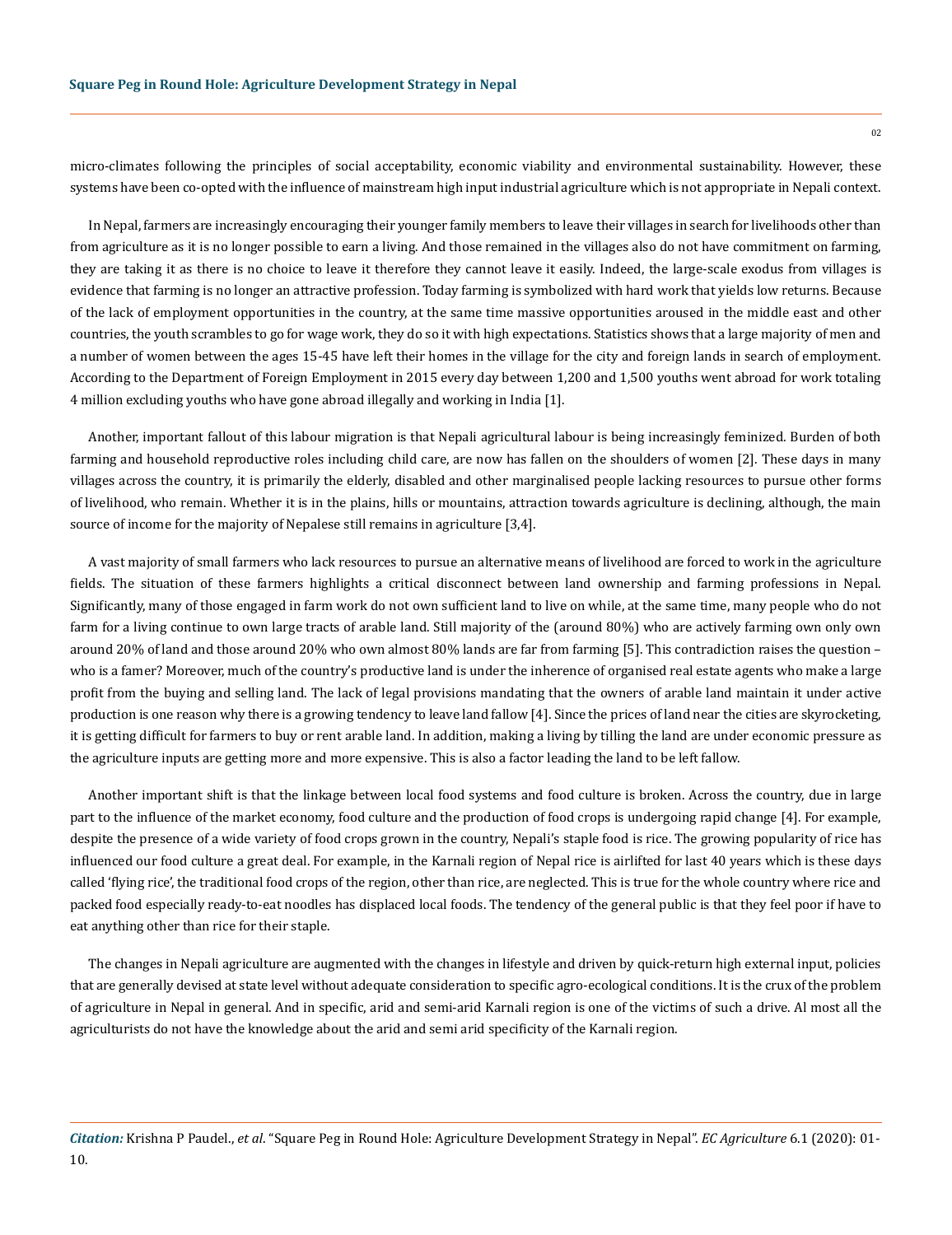The flip side of modern agriculture is slowly becoming evident everywhere. In the name of the development of green revolution agriculture, an extensive use of chemical fertilizers, pesticides, and self-terminating hybrid seeds has had a detrimental effect on the environment and human health. The unchecked and haphazard use of chemical fertilisers has decreased the fertility of the soil as well as increased the cost of production. By making the farmer dependent on external resources, this so called green revolution agriculture have brought about an imbalance in the natural ecosystem of water, land and forest. As a result, both sustainable agriculture and forest resource management are facing crisis.

Today, competition for arable farmland and agricultural resources has reached unprecedented levels. World population stands at 7 billion today, from a mere 1 billion just two centuries ago. In addition to this growth of population livestock have increasingly joined the competition. Meanwhile, after the oil crisis of 1970s, machines that run on bio-fuel have also become consumers of food grains. The exorbitant price increment of food grain is one of its results. Every day the globe's living resources are depleting. The skyrocketing prices of food and agricultural commodities combined with global recession and unstable markets are increasing food insecurity in previously unimaginable ways. When we take climate change into consideration as well, the situation gets alarming.

#### **Agriculture development strategy: a critical review**

A precursor of the ADS, Agriculture perspective plan (1995-2015) was prepared in 1993-94 with the financial support of the Asian Development Bank, World Bank and Food and Agriculture Organization (FAO). Agriculture Project Services (APROSC)<sup>1</sup> and John Mellor Associates<sup>2</sup> prepared this plan. In order to establish agricultural as the backbone of the national economy, the Plan had set the following specific objectives:

- To accelerate the growth rate in agriculture through boosting agricultural productivity;
- To alleviate poverty and achieve significant improvement in the standard of living through accelerated growth and expanded employment opportunities;
- To transform Nepal's predominantly subsistence based agriculture into commercial agriculture;
- To expand opportunities in agriculture development through overall economic transformation; and
- To identify immediate, short-term, medium-term and long-term strategies for implementation and to provide clear guideline for preparing periodic programs and plans.

Divided into five sections, the Plan is based on 26 technical reports prepared by 21 agriculture experts. The sections are: agriculture strategy; agriculture input priorities (irrigation, fertilizer, technology, roads and energy development); production priorities (animal husbandry and poultry, high value agriculture produce, commercial agriculture promotion and forest management); sectors that agriculture impacts (poverty, food security and environment); implementation (investment, agriculture policy and institution development). In order to implement the Plan, under the leadership of national planning commission a support committee, the Department of Agricultural Roads, Agriculture Development Bank, Agriculture Inputs Corporation and Agricultural Research Council were designated as the main implementing partners.

According to the preliminary evaluation by the ADS preparation team, the Plan has mixed outcomes [6]. Positively, it was a first comprehensive plan of the agriculture development in the country. On the negative side, the plan could not address issues related to

<sup>1</sup> APROSC (Agriculture Project Services): Established in 1975 APROSC is a semi-government organisation that conducts research in Nepal's agriculture and rural development.

<sup>2</sup> John Mellor Associates is a Washington DC, USA-based consultancy. It provides consultancy services on the strategy development and implementation on institutional development in low and middle income countries.

*Citation:* Krishna P Paudel., *et al*. "Square Peg in Round Hole: Agriculture Development Strategy in Nepal". *EC Agriculture* 6.1 (2020): 01- 10.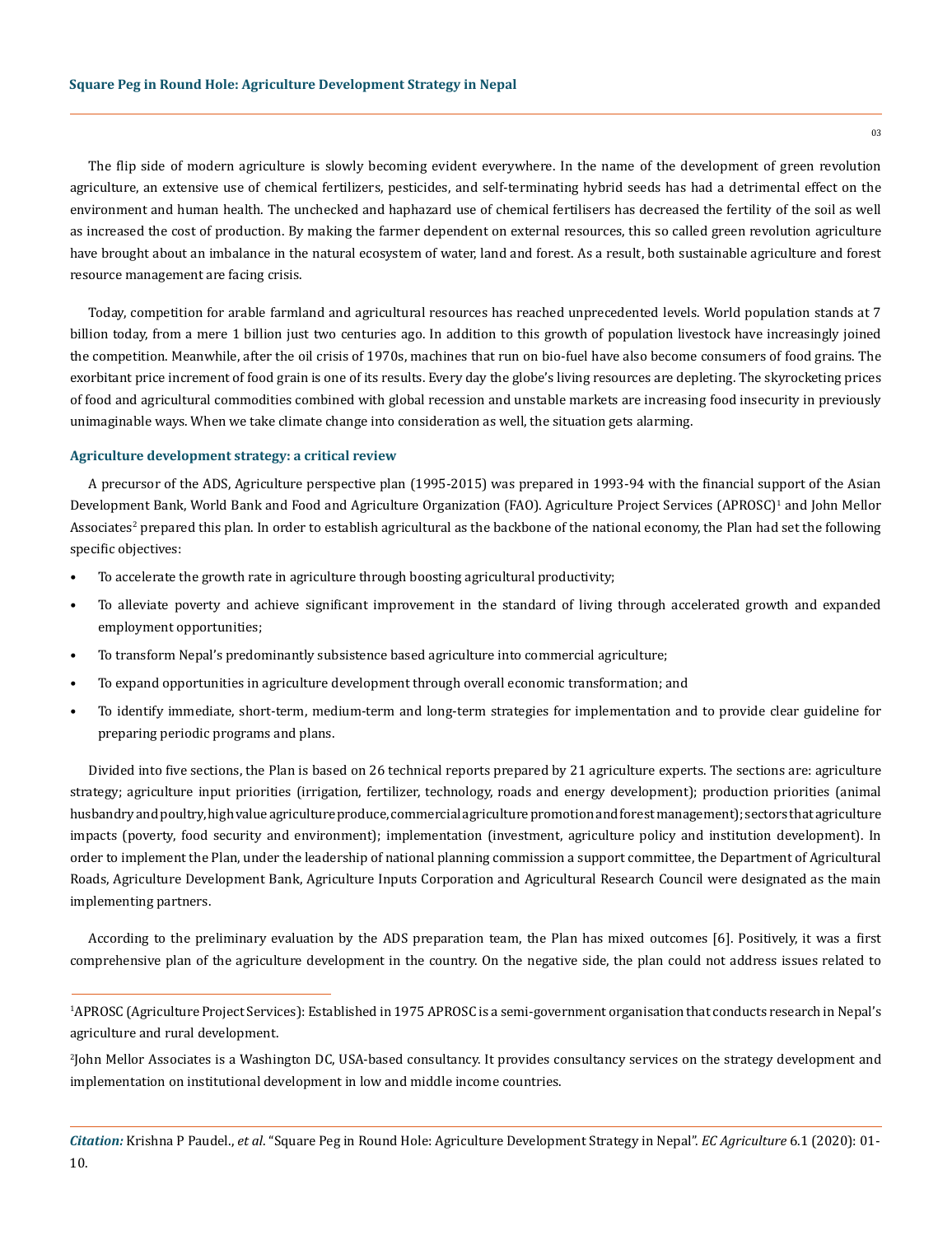improving food security, improving access to resources by those with poor living standards, providing food and nutrition security to children, and to addressing issues of women and excluded communities [7].

Although the review points to cliché terms such as the lack of investment, lack of coordination, cutbacks on subsidies, insufficient attention to the legal regime as the reasons behind the failure of the APP, it does not mention the processes in its preparation and participation as well as commitment in its implementation which seem to be the root to the problems. The conclusion of the review has mistaken in the analysis of the reasons behind the failure of the APP and draws the critical lessons to be learned from it. In fact, it was prepared by the close allies of the donors who could not reflect the reality of agriculture from broader perspective. There were no wider debates, discussions and reviews either on the framework of agriculture development nor on the strategy needed to be adopted for its implementation.

The failure of the APP implementation was in-appropriate framework of the plan. It was prepared without a wide consultation on the basic framework of Nepal's agriculture development among relevant stakeholders. However, the well accepted failure of implementation was laid in the lack of ownership of the Plan. Lack of follow up was not only a problem of agriculture ministry, lack of commitment from donors in investment, despite them proposing a plan with high level of external input was another important reason for its failure. This shows that donors are more interested in producing high sounding policy documents and are less committed to supporting their implementation.

#### **The ADS process**

In order to comprehend the core ideas in the ADS, it is also important to examine the policy-making process, the approach of consultation and the role of the different stakeholders. ADS process was mainly led by consultant expert within the guided framework of influential donors. It is noteworthy to mention here, at the beginning of the policy process, farmer's representatives were not involved in it. Only after the pressure from farmer's network and civil society groups, the representative from National Farmers' Coalition, a network of the political party affiliated sister organizations and farmer's groups were included in the process of ADS.

In general, Nepal's policy making process is not adequately inclusiveness and participatory. Traditionally, many policy documents were prepared under the initiative of donors by consultants where government officials presented as mere witness. As a result, nobody owns such documents and as soon as the formulation is over, it is stored in the ministry's shelves. The present ADS is also in same line. Though government claims, it is being prepared under a government decisions but the process of its preparation was confined to a cabal of donors and consultants.

Meaningful participation of the general public in policy making is an underlying spirit of a democracy. Sadly, despite high rhetoric the state has not shown any interest in increasing the public's participation in the policy-making process. While government bureaucrats and consultants - the traditional policy shapers/makers- appear at ease no to consult the public. The political leadership is neither aware of the process nor concerned about it.

#### **Content of ADS**

The ADS, prepared without a critical review and analysis of the reasons behind the failure of the APP, envisions "A self-reliant, sustainable, competitive, and inclusive agricultural sector that drives economic growth, and contributes to improved livelihoods and food and nutrition security leading to food sovereignty".

It seems that the proposed Strategy has been prepared based on the assumptions of free market economy and commercialization of agriculture and without an objective analysis of Nepal's socio-economic context and the needs for an agriculture transformation in the country. Taking agriculture purely a technical and economic enterprise and characterizing Nepal's farmers as mere agricultural labours,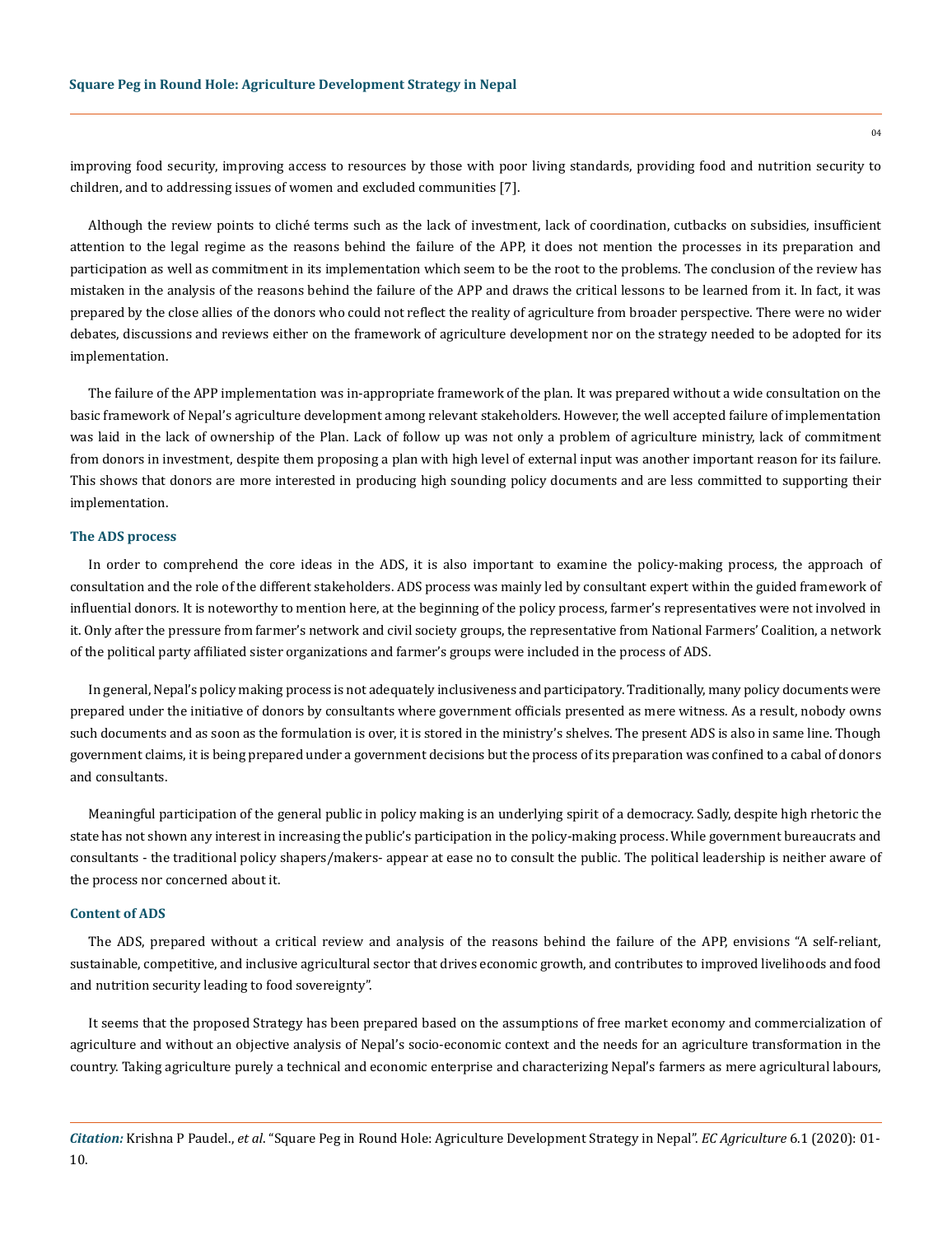the framework of the ADS<sup>3</sup> insists that development of Nepal's agriculture sector is only possible by attracting multi-national financial institutions. This also seeks to establish that the direct foreign investment is essential for Nepal's agriculture development.

Total factor Productivity (TFP) has been taken as a measure of agriculture development, this framework is not suitable to address the complexities of Nepal's agriculture sector. Of the four strategic pillars – good governance, productivity, commercialization and competitiveness, other than good governance, the other pillars geared towards the promotion of commercial agriculture based on high investments. Such highly ambitious high input agriculture is not only impractical; possibility of its implementation looks remote. It does not consider the ground reality of structural as well as technical feasibility as well as Nepal's agro-ecology, culture and socio-economic diversity.

The approach of agriculture development is based on the Eurocentric industrial and market driven economy. Although the ADS feebly mentions factors such as the uniqueness of Nepal's agricultural bio-diversity and the potential diversity of agricultural products; the food security situation, the influence of neighboring countries' agriculture on Nepal's agriculture, land use, health and nutrition, suitable agriculture technology and services and investment, there is an overall lack of analytical coherence in addressing these critical issues. For example, in this document, the Food Security and Nutrition Plan [8] is presented as one of the supplementary add-ins of the strategy which has raised important aspects related to food security, but does not fit into the ADS as a whole.

Nepal's agriculture should be based on diverse socio-cultural as well as ecological realities [9-11]. The ADS approach is difficult to implement other than in plains even that discounting a large gap between those landed and landless. Further, there are historical, social and cultural complexities that inhibit the development of large-scale modern agriculture in Terai [12,13]. Second, given Nepal's agroecology, intensive input and mechanization are not feasible. As a result, Nepal's agriculture products cannot compete with large scale mass production of neighboring countries. India and China sustained by large scale inputs, heavy mechanization and augmented with subsidies. For example, apples imported from China are cheaper than the apples grown in Karnali and on other mountain areas because of these gaps.

All this suggests that Nepal's agriculture can only survive with a strategy of promoting agricultural products that has default comparative advantage rather than highly competitive products. For that Agro-ecological niches should be identified then, the production of local food should be emphasized and the products with a comparative advantage should be given priority. There are dozens of agroecological niches in Nepal. On the basis of the rainfall pattern alone, we can find areas with high rainfall, arid and semi-arid areas in the mountains, in the hills and in the plains. However, promoting agriculture at the local level with due consideration to such diversity is not given due consideration.

Elsewhere in the world where agriculture based on high external inputs has added to the problems of human health and environment and destroyed the agricultural economy [14-16]. The cases of suicides by farmers in India in the recent past are next door examples of such phenomena. In a period of 10 years, more than 200,000 farmers committed suicide because they could not pay back the loans they took to buy fertilizers, pesticides and other agricultural inputs<sup>4</sup>. The ADS put forward at a time when there is worldwide emphasis on farmer-friendly agro-ecological agriculture system to safeguard the future of agriculture in small and poor countries, cannot be expected to benefit farmers if based high input modern techniques.

Agriculture should increase both food production and the farmer's income. The transformation of agriculture is almost impossible if it is taken only as a technological means to increase income. An agricultural development framework prepared without a meticulous

3 Based on the technical model of Total Factor Productivity –TFP – in turn based on principle of marginal productivity. 4 For additional information [http://www.voltairenet.org/article159305.html](https://www.voltairenet.org/article159305.html?__cf_chl_jschl_tk__=f6b70e1c33d617d3049e18f3ceae0bf5cb64801c-1575269115-0-AUTiap9GUnlhHOFDz_MWIIrXFtGUCSLVftK1dmFMXCgOANy7JntuejaJxT-NwuiW0fuXRr7PFlb8ukjukQVQ9_T1nKZVXLFOPneF4N1fL42LC_umOFw_cLKMNu2y62dzkGQ1kZn72vtmB4rH0ojSk3ZWUCGyVqyqfzIVdrXmA6ZENrQqyrcPVlnk_ysTI7ErnSG-xD73zuR1EwHXtnmu5Ac1viXdDnVfEeoqCshtauCRJobUwxgAc8ebt99WeECZsZvn3kyaTZSLBNuRFz8yfcrRcWU4kl4Unc1yI_hfoabY)

*Citation:* Krishna P Paudel., *et al*. "Square Peg in Round Hole: Agriculture Development Strategy in Nepal". *EC Agriculture* 6.1 (2020): 01- 10.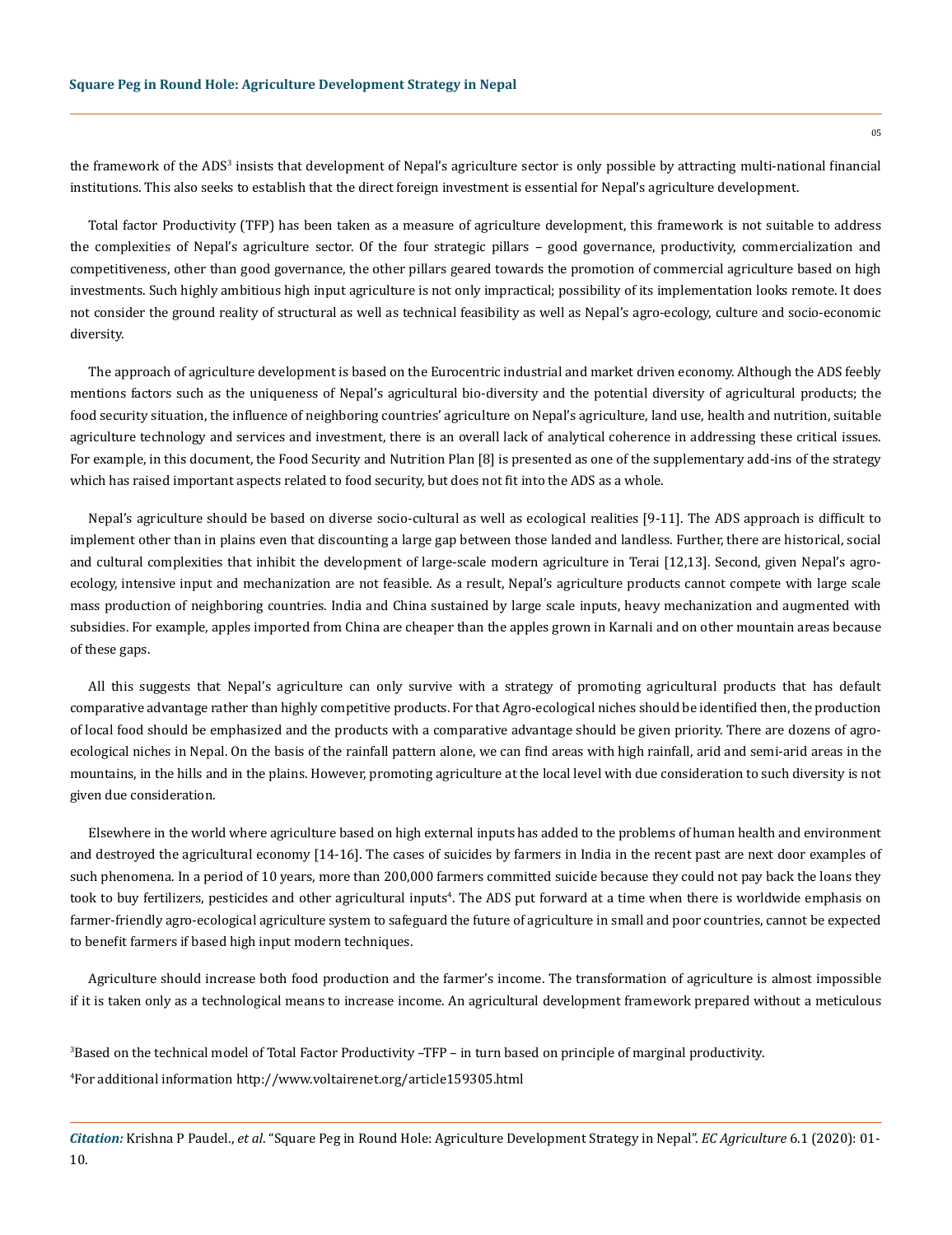evaluation of the failure of the APP cannot provide perspectives for the transformation of Nepal's agriculture. Yet this is exactly what is being done with the ADS. A plan prepared without addressing important issues like land reforms, land use, development of appropriate technology and securing the state's investment in the agriculture sector – few of the main problems facing the country's agriculture sector – cannot be successfully implemented. Looked at from this point of view, the ADS is no more than an exercise of the donors and consultants that enjoy the act of making policies.

#### **The civic perspective of ADS**

The strategic roadmap to be taken for Nepal's development depends on the way its agriculture is understood. As mentioned above, this viewpoint must be based on an assessment of the overall situation of the country. The preparation of the framework and strategy of Nepal's agriculture development must rise above narrow agriculture sector confinement and encompass the country's land use policies as well as its social, economic, political and cultural landscape. However, there lack coherent mechanism to effectively coordinate and bring synergy between sectors. Therefore agriculture development should not be made a sectoral strategy of the Ministry of Agriculture but be presented as an agricultural development plan of the state. To do so it is equally important to learn from the positive experiences of other countries in agriculture development and adapt as appropriate.

An agriculture system pushed by a large-scale investment, ignoring the problems brought about by the green revolution agriculture $^5$ , may benefit few investors and entrepreneurs but it will be detrimental to small farmers and the whole agriculture sector. The agriculture system depended on high external inputs will have a negative impact on human as well as soil health.

Nepal's Food production system should be viewed from the agro-ecological diversity across the three broad eco-regions. Bio-diversity, existing agro-biodiversity in particular of the regions should be taken as an opportunity rather than a problem. It is necessary to prepare a action plan based on agro-ecological features for the promotion of cooperative movement, professionalism and self-sufficiency. Another, In Nepal's context it is not practical to prepare singular model of agricultural plan. Considering the country's diversity, the Strategy for agriculture development must be based on the basis of biological regionalism.

Widespread hunger and malnutrition across Nepal is an indication of the lack of access to food grains. This deficiency needs to be immediately addressed. However, a plan that propagates a commercial agriculture system cannot address the problem of food and nutrition insecurity that millions of farmers are facing today. Therefore, an agriculture strategy must be geared towards prioritizing the agriculture for food and substitution for imports through the products of comparative advantage.

In Nepal, where a majority is small farmers, the entrepreneurship of the farmers, value chain development and self-sufficient agriculture can be chosen with institutional development of agricultural cooperatives. A production-oriented agricultural system based on cooperative movement will help in making sustainable livelihoods in Nepal with its agriculture economy based on small scale farms. The state's agriculture policy should be oriented towards strengthening local economies by making farmers self-sufficient production and agriculture skills.

While on the one hand it is not possible to prepare a practical strategy without considering the cost of production, farmer's ability to invest and the available resources that the state can invest in agriculture, on the other hand, centrally-prepared single plan which fails to consider local economy, local control and ownership cannot be implemented.

The question of local control and ownership is related to issues of governance and agriculture product marketing. In a market-oriented economy it is not possible to make a social enterprise such as agriculture attractive without local marketing mechanisms to reduce risks. Thus, the role and scope of the state and the market in the development of the agriculture sector should be clearly devised.

5 Agriculture system based on high external resources and hybrid seed that became in the 1960s in India.

*Citation:* Krishna P Paudel., *et al*. "Square Peg in Round Hole: Agriculture Development Strategy in Nepal". *EC Agriculture* 6.1 (2020): 01- 10.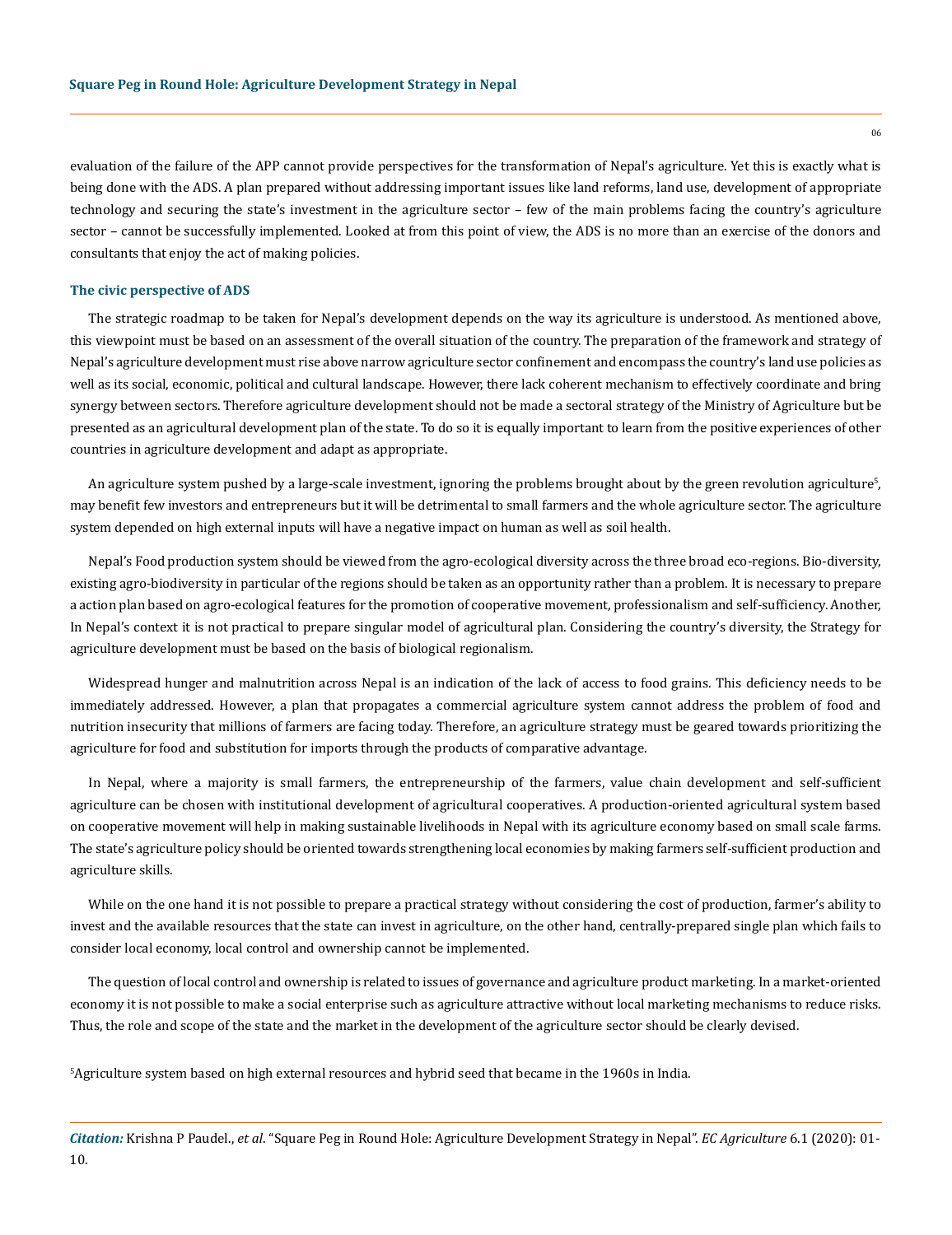Besides, food production and food security should be viewed in terms of the local context and culture. It is important that the promotion of a production system suitable to the local agro-ecology will ensure continuous production despite the uncertainty posed by climate change. It is important that attention is paid in research on varieties and breeding local traditional crops and animal breeds for their improvement. It is necessary to assess the impact of climate change can have on these crops and the ways of adaptation. Diversity over monoculture, annual over perennial crops, local over introduced and integrated farming methods are the main bases for reducing such risks. At the same time, climate change is bringing more positive opportunities in some areas which need to be fully realised and adapt [18-29].

## **Long-term vision of the ADS**

Building on the principles of basic sustainability, a model of sustainable agriculture system based on local resources and technology will be prepared. Also, while developing the model social features like geo-political situation, bio-diversity, food culture and food and nutrition security will be reviewed and, with the goal of ensuring food sovereignty, emphasis will be given to prioritizing agriculture for food and commercial production of agricultural products with comparative advantage.

This vision would follow the objectives to;

- Increase the production of basic foodstuff at the local level on the basis of diversity;
- Increase production of products with comparative advantage and promote their export;
- Extend agriculture education and technology that addresses sustainable environment, bio-diversity and practical problems of the majority of the farmers;
- Protect the benefits of the majority, especially small farmers, and develop and strengthen a farmer-friendly agriculture services mechanism.

#### **Key strategies**

- Redistribute land and other productive natural resources and for this prepare an effective mechanism for necessary policy on decision-making and implementation such that the area of agricultural land increases and private ownership is maintained. Prepare a policy to ensure that arable land does not remain fallow and especially discourage the use of grain production land for other purposes;
- Identify Nepal's agro-ecological zones/regions, define their special features and, on this basis, prepare local agriculture plans and implement them effectively. Prepare an ecological zone-wise list of crops suitable for import substitution and export and make specific crop-wise arrangements for their production, processing and marketing;
- Increase the production of crops and animals that require simple technology and low investment while emphasizing import substitution. At the same time emphasize development of small and medium technologies that decrease the work load of small farmers, especially of women;
- Prepare and manage a mechanism to support effective coordination between agricultural education based on local and traditional knowledge, research and extension. Modify agriculture education as a system based on localized agriculture knowledge, skills and concepts and develop them to prepare necessary and suitable agriculture manpower. Emphasize research on technical subjects like integrated agricultural systems, the development of agro-forestry systems, seed improvement and local crop and animal breeding systems, soil quality improvement, organic fertilizer, integrated disease and pest control as well as research on, and implementation of, veterinary management and its production increase system and inter-cropping and rotation cropping systems;
- Study the concrete effects of climate change for the farmer in Nepal and develop suitable technologies to counter the effects and extend such technologies;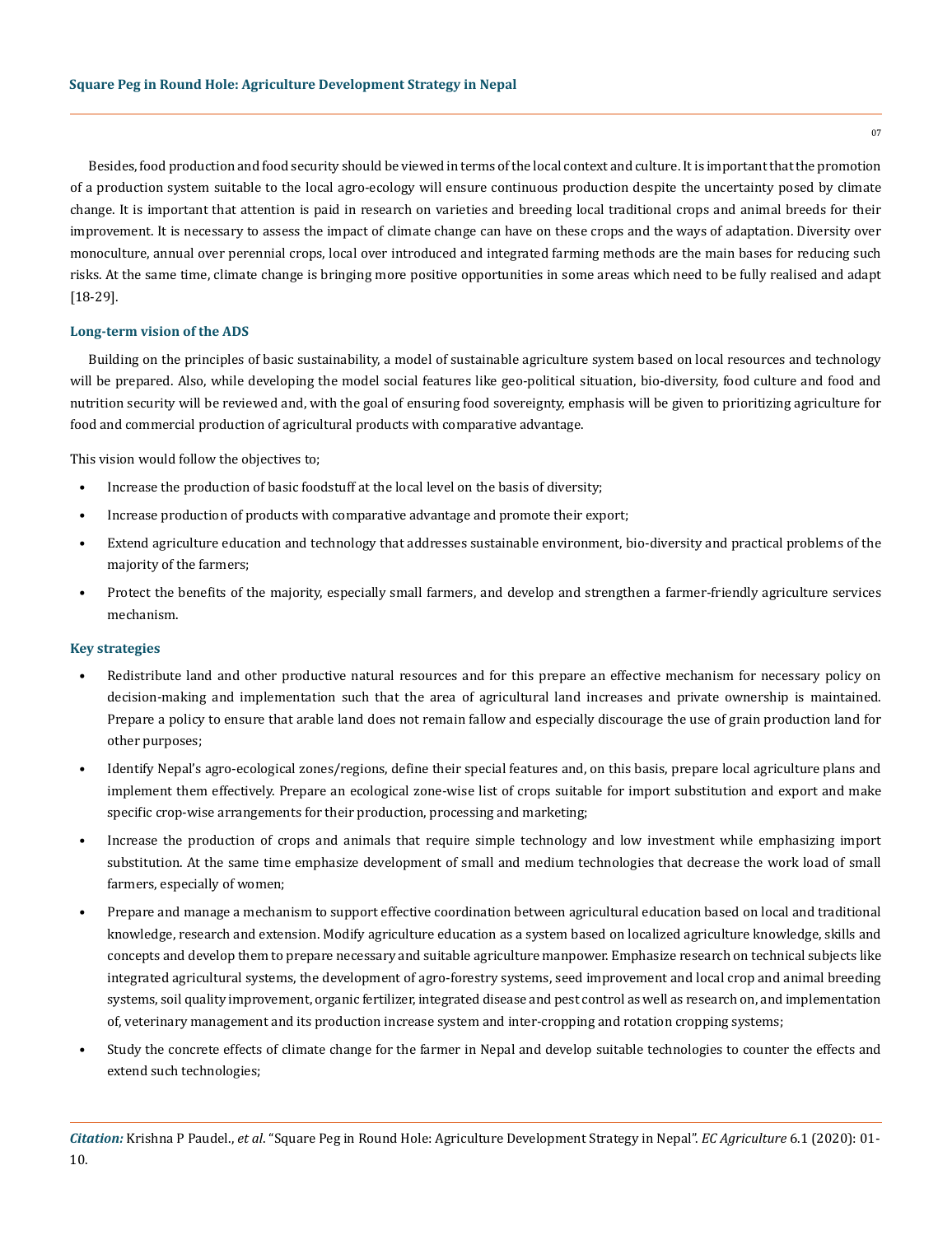- Promote multi crop rather than single crop, multi-year crop rather than single-year crop, local crop and local animals. Generally emphasize improved livestock and improved crop varieties :local crops, vegetables and animals, multi-year crops and fruits, crops and animals that require low maintenance and substituting import of agriculture products;
- Encourage financial institutions to invest more in agriculture and discourage investment on other uses of agricultural land;
- Improve an agriculture-forest interface capable of both rehabilitating degraded forest areas and encouraging landless and marginalised communities to utilise them. Keeping in mind the harm that may be caused to natural environment and public health, as far as possible adopt agriculture system and programmes that require little external investment;
- Develop feedback processes in which farmer representatives are present at every level of the structure of agriculture;
- Include in the appropriate curriculum at the school level content about the special features of Nepal's agriculture, possibilities and the importance of knowledge on agriculture production as well on the subject of food;
- Manage effectively post-harvest production processes; processing, storage and local market mechanisms to maximize farmer's return from the cultivation.

# **Conclusion**

While considering the framework of ADS, it is important to note that a transformation of Nepali agriculture, except in the case of the plains of Nepal's Terai, is not possible through the development of an agriculture system based on so-called green revolution and large-scale investment. Indeed, with about a third of the land in Karnali is in arid agriculture systems, 87 percent located in the hills and mountains with the fragmented small land holdings of small farmers, to sale the dream of a high investment intense agriculture system is only burdening Nepal and Nepal's farmers with loans and being dependent on others.

There is a need for sufficient debate on the kind of framework suitable for Nepal's agriculture development. Only with the participation of different schools of thought in such a debate contributing to a critical, objective analysis can a credible model of agriculture strategy be identified.

Learning from the positive attempts of the past, Nepal's policy makers need to think about an agriculture system based on minimal external resources rather than a model of farming based on high levels of external resources. Farmers must be provided with an idea of how to produce more food in a sustainable way given the institutional structures, technology market and limited arable land. There is a need to create agriculture policy and practical plans for research and extension that are suitable to the present time.

What can be saved by developing an agriculture system based on conservation and adopting the concept of integrated resource management in Nepal's agriculture development? The development of such an agriculture system should be based on a principle of local economy that emphasizes conservation of resources and overall development of the quality of life. Only such a system will support an agricultural economy based on natural and social values. This will consider bio-diversity, local communities' and families' economies, healthy business practices and communities' fundamental rights as well as promote agriculture, land, forest and food rights and support the sustainable management of situational systems.

There is no doubt that the agriculture sector is huge and extensive; as such, assessing social and technical questions related to it and proposing alternatives is a challenging task. These proposals only indicate a possible direction for Nepal's agriculture and have been presented with the expectation that they inspire contemplation and more preliminary debate and discussion towards a practical agriculture strategy for the future of Nepal's agriculture.

*Citation:* Krishna P Paudel., *et al*. "Square Peg in Round Hole: Agriculture Development Strategy in Nepal". *EC Agriculture* 6.1 (2020): 01- 10.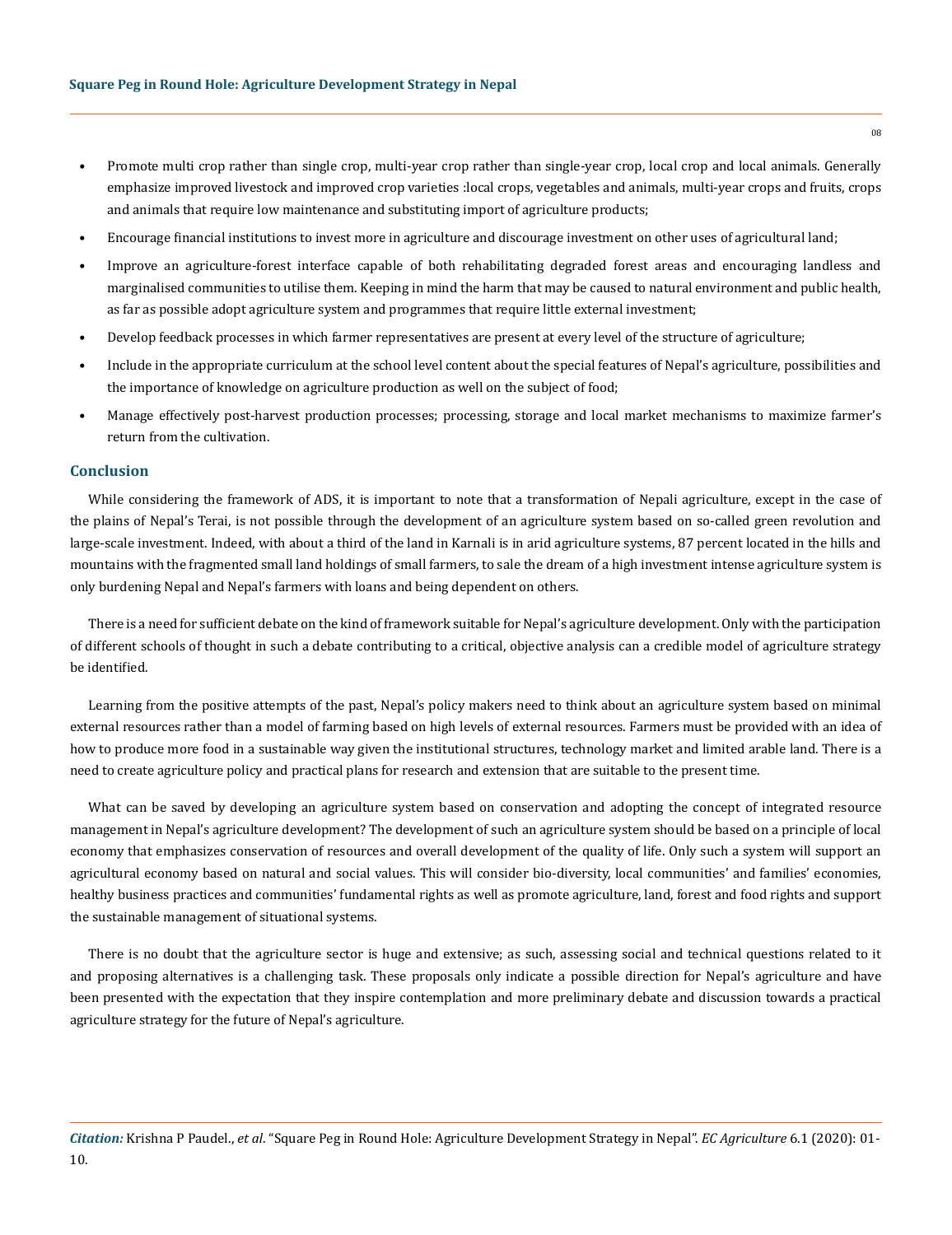This is intended not for the sake of any theoretical perspective or thought but rather for the sake of the Nepali farmer and Nepal's agriculture, environment and sustainability. We suggest that the Eurocentric agriculture approach is not suitable for Nepal. The mountain agriculture with its specific characteristics must be treated differently than of the plains. Adaptive Agro-ecological Approach (AAA) that best fits with social, cultural and ecological systems can only be the viable and sustainable solutions to addressing climate change and food insecurity challenges of primarily Mountain Agriculture System of Nepal. It recommends the formulation of policies in such a manner that allows and encourages different agro-ecological regions to formulate strategies of their own.

# **Bibliography**

- 1. [GoN. Agriculture development strategy \(ADS\) 2015-2035. Part 1. Singhdurbar, Kathmandu \(2015\).](http://www.nnfsp.gov.np/PublicationFiles/a4892686-8e17-4ec5-ae27-bc0bf9cc83ee.pdf)
- 2. Gartaula., *et al*[. "Shifting Perceptions Of Food Security And Land In The Context Of Labour Out-Migration In Rural Nepal".](https://link.springer.com/article/10.1007/s12571-012-0190-3) *Food Security* [4.2 \(2012\): 181-194.](https://link.springer.com/article/10.1007/s12571-012-0190-3)
- 3. Satyal VR. "Agriculture in Decline". *[Economic Journal of Development](http://www.ecifm.rdg.ac.uk/agdecline.htm)* 11&12.1-2 (2010).
- 4. Paudel KP., *et al*. "A bandoned Agriculture Land in Mid Hills of Nepal, Prepared by Forest Action". Nepal and IUCN Nepal for ACIAR/ ICRAF 2012 (2012).
- 5. [Dhakal S. "Land Tenure and Agrarian Reforms in Nepal. A Study report. Community Self Reliance Centre \(CSRC\)". Indrapuri Residency,](http://agris.fao.org/agris-search/search.do?recordID=US201300003478)  [Dhapasi-8, Kathmandu, Nepal \(2011\).](http://agris.fao.org/agris-search/search.do?recordID=US201300003478)
- 6. [GoN. Agriculture development strategy \(ADS\) 2015-2035. Part 2. Singhdurbar, Kathmandu \(2015\).](http://nnfsp.gov.np/PortalContent.aspx?Doctype=Resources&ID=325)
- 7. [Cameron, J. The Agriculture Perspective Plan: need for debate, Himalayan research Bulletin XVIII 2 \(1998\).](https://core.ac.uk/download/pdf/46722882.pdf)
- 8. [GoN. Multi-sectoral Nutrition Plan: For accelerating the reduction of maternal and child under-nutrition in Nepal, National Planning](https://extranet.who.int/nutrition/gina/en/node/11531)  [Commission, Government of Nepal \(2012\).](https://extranet.who.int/nutrition/gina/en/node/11531)
- 9. [Abington JB. "Sustainable Livestock Production in the Mountain agro-system of Nepal". Food and Agriculture Organization of the](http://www.fao.org/docrep/004/t0706e/t0706e00.HTM)  [United Nations, Rome. Series: FAO animal production and health paper \(1992\): 105.](http://www.fao.org/docrep/004/t0706e/t0706e00.HTM)
- 10. [Jodha NS. "Mountain Perspective and Sustainability: A Framework for Development Strategies". Sustainable Mountain Agriculture.](https://www.developmentbookshelf.com/doi/10.3362/9781780443546.002)  [New Delhi: Oxford and IBH Publishing Co Pvt. Ltd., \(1992\).](https://www.developmentbookshelf.com/doi/10.3362/9781780443546.002)
- 11. [Seddon D and J Adhikari. "Conflict and food security in Nepal, A preliminary Analysis, RRN Report Series-1". \(2003\).](C://Users/ACT/Downloads/report_series1.pdf)
- 12. [Sugden F. "Neo-liberalism, markets and class structures on the Nepali lowlands: The political economy of agrarian change".](https://www.sciencedirect.com/science/article/pii/S0016718509000372) *Geoforum* [40 \(2009\): 634-644.](https://www.sciencedirect.com/science/article/pii/S0016718509000372)
- 13. [Sugden F. "Pre-capitalist reproduction on the Nepal Terai: Semi-feudal agriculture in an era of globalization".](https://www.tandfonline.com/doi/abs/10.1080/00472336.2013.763494) *Jounral of Contemporary Asia* [\(2013\).](https://www.tandfonline.com/doi/abs/10.1080/00472336.2013.763494)
- 14. [Mansata B. Organic Revolution!: The agricultural transformation of Cuba since 1990. Earth care books, Kolkata, India \(2008\).](https://archive.org/details/OrganicRevolution-TheAgriculturalTransformationOfCubaSince1990)
- 15. [Mansata B. "The vision of Natural Farming". Rockwel Offset, Kolkata \(2010\).](https://earthcarebooks.com/product/the-vision-of-natural-farming/)
- 16. [Shiva V and Singh V. "Wealth per Acre". Natraj Publishers India \(2014\).](https://books.google.co.in/books/about/Wealth_Per_Acre.html?id=Y439rQEACAAJ&redir_esc=y)
- 17. [Acharya, Anil, and Narayan Kafle. "Land Degradation Issues in Nepal and Its Management Through Agroforestry".](https://www.nepjol.info/index.php/AEJ/article/view/2138) *Journal of [Agriculture and Environment](https://www.nepjol.info/index.php/AEJ/article/view/2138)* 10 (2009): 115-123.